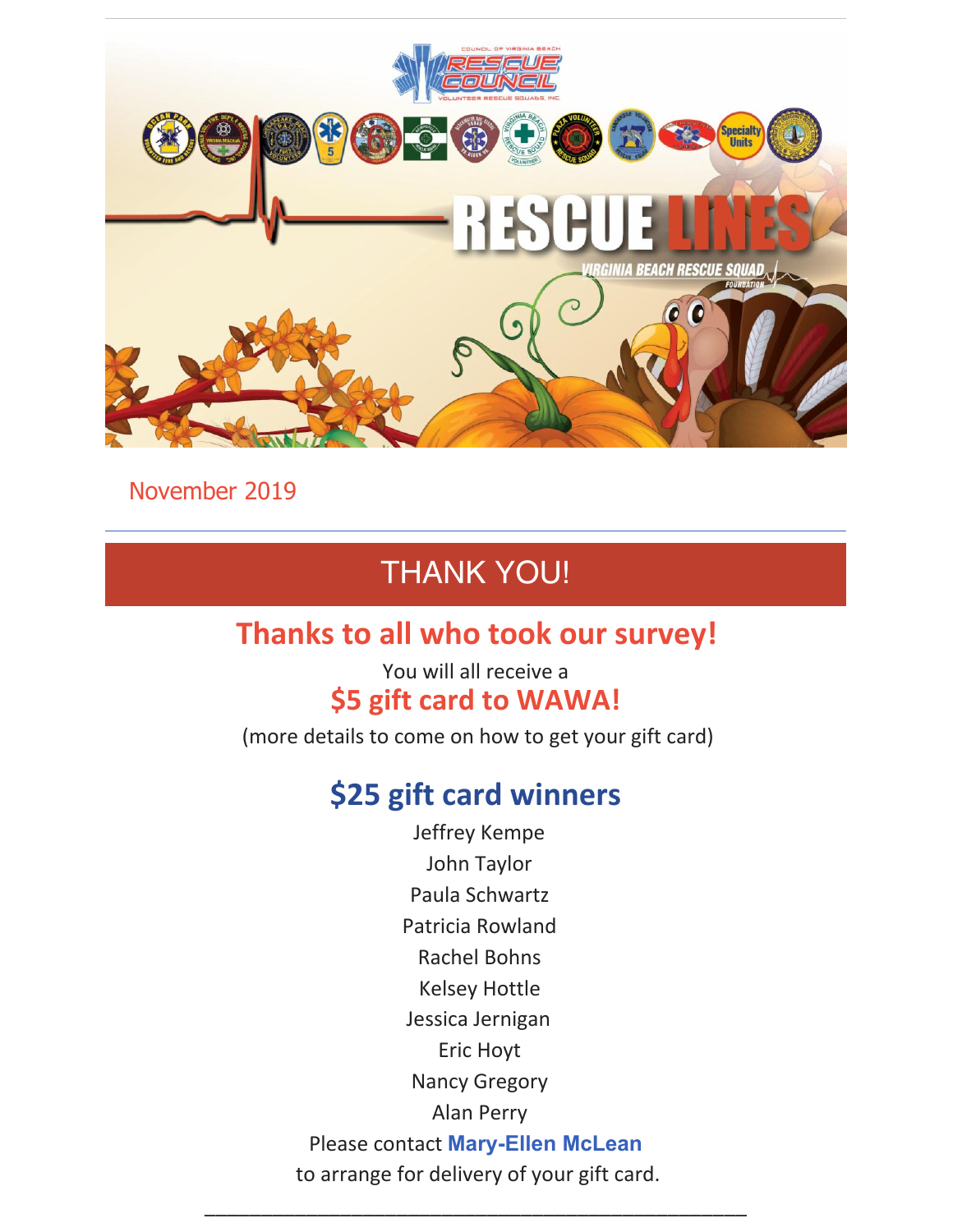# RESCUELROASt

## A Fundraiser to Support the **Virginia Beach Rescue Squad Foundation**

The Virginia Beach Rescue Squad Foundation held a special event on September 12, 2019, celebrating with a "roast and toast" of former Mayor Will Sessoms and former City Treasurer John Atkinson. A special anonymous donor funded a table in Bruddy Baillio's memory (who was President of the VBRSF and a huge champion of the VB volunteer rescue squad system). The leaders of each rescue squad were given a seat at this special table (pictured below). The evening was a great success, bringing community awareness and raising funds for the VB volunteer rescue squad system. Many thanks go to the 200 community members who attended, and our sponsors!

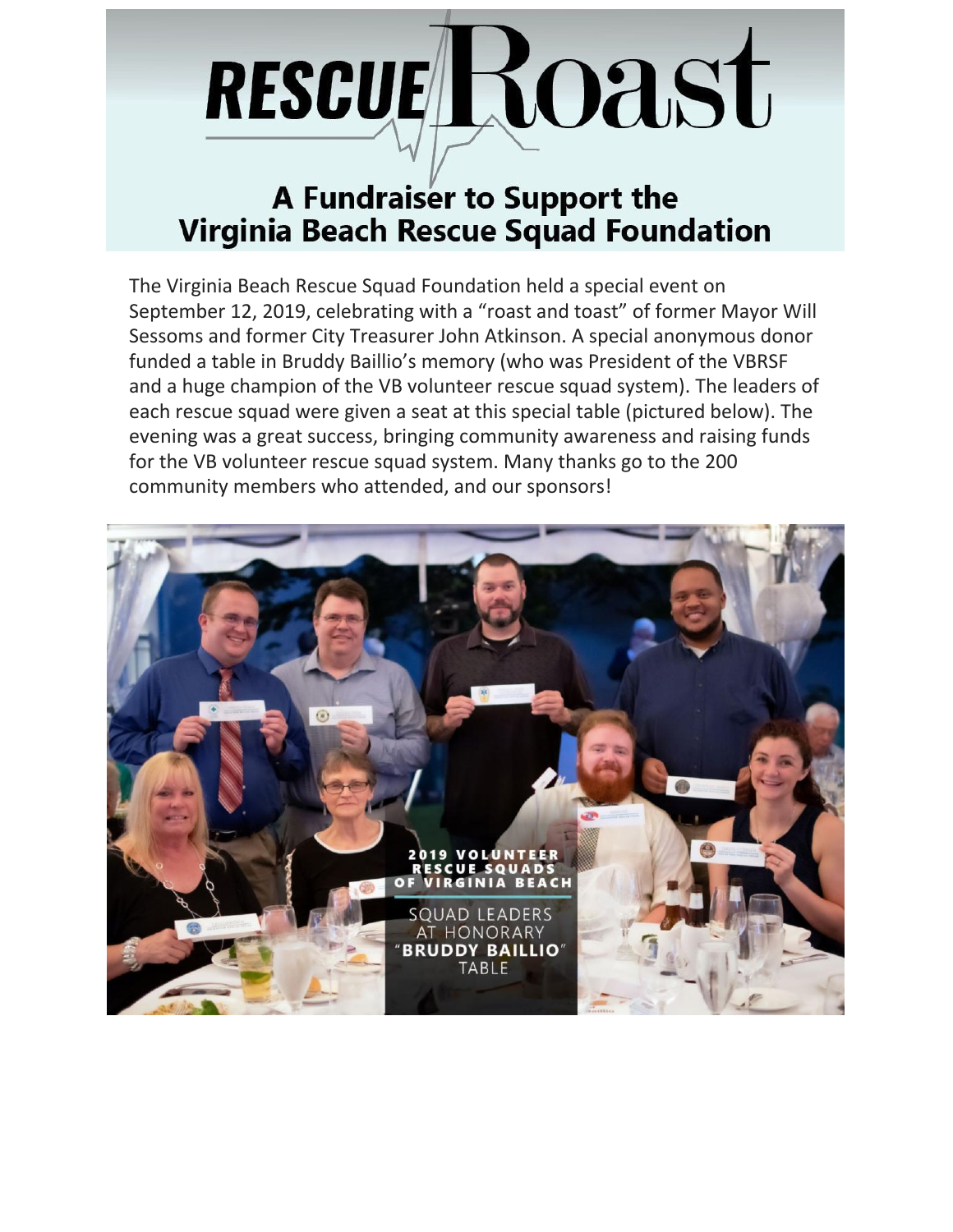Thank you Sponsors



**ATKINSON<br>REALTY** 

## **DE TOWNE BANK**

**S.B. BALLARD**<br>CONSTRUCTION<br>COMPANY









## **Submit a Class Act Award**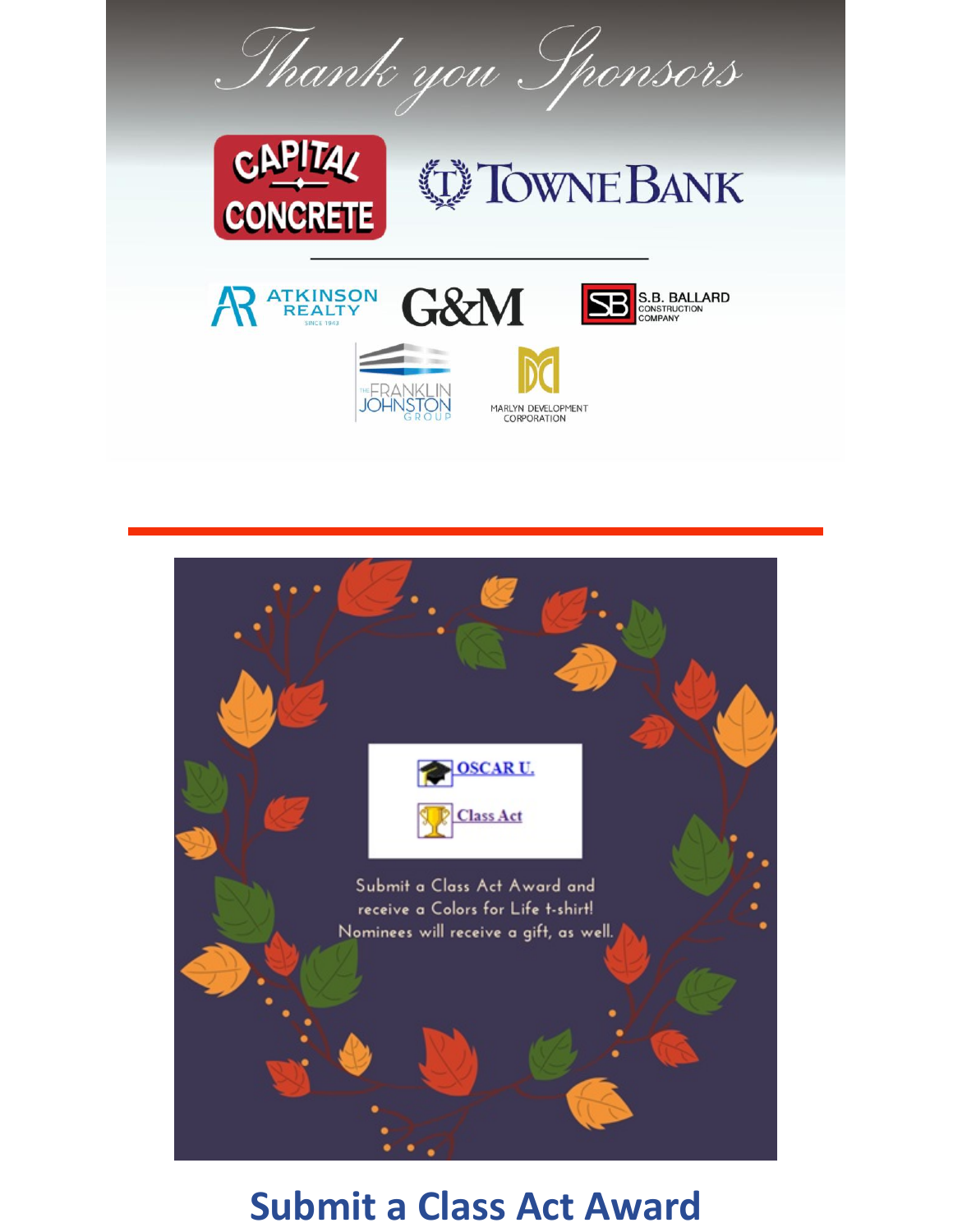Visit the homepage of OscarTRACK to submit a Class Act Award today! PLEASE NOTE: You may only receive one gift per month. For questions and/or more information, please contact Katelyn Snell at **[katsnell@vbgov.com.](mailto:katsnell@vbgov.com)**

**Purpose**: To provide a way for VBEMS members to credit fellow VBEMS members for actions deserving of recognition **Criteria**: Members who have gone above and beyond in their service, while fulfilling their commitments to the Department of EMS and the Volunteer Rescue Squads





**PICK UP YOUR #VBSTRONG bracelet at EMS Headquarters!**



THANK YOU Beach Municipal Federal Credit Union for

donating #VBSTRONG bracelets!



Between the dates of September 27, 2019 and October 23, 2019 the following individuals have advanced to the current EMT Certification Level:

> **Life** Rydberg, Mike

#### **EMT-B**

Abunal, Arriane Bassig, Rayanne Bitterman, Alexander Booker, Joel Cetin, Elif Griffin, Vanessa Hansen, Gregory Hart, Chasity Hawker, Donna Hoefling, Julie Huynh, Kathy Lewis, Brooke MacLeod, Allyson

#### **Student**

Andre, Laurent Bauer, Terrie Black, Lindsey Bowen, Kelly Bryan, Victoria Bunker, Sarah Campbell, Hannah Cashdollar, Kathleen Castillo, Eva Chandler, Heather Clark, Jr., Leonard Cobb, Aaron Cohn-White, Alexander Cox, Dayna Daman, Tiffany Deans, Hannah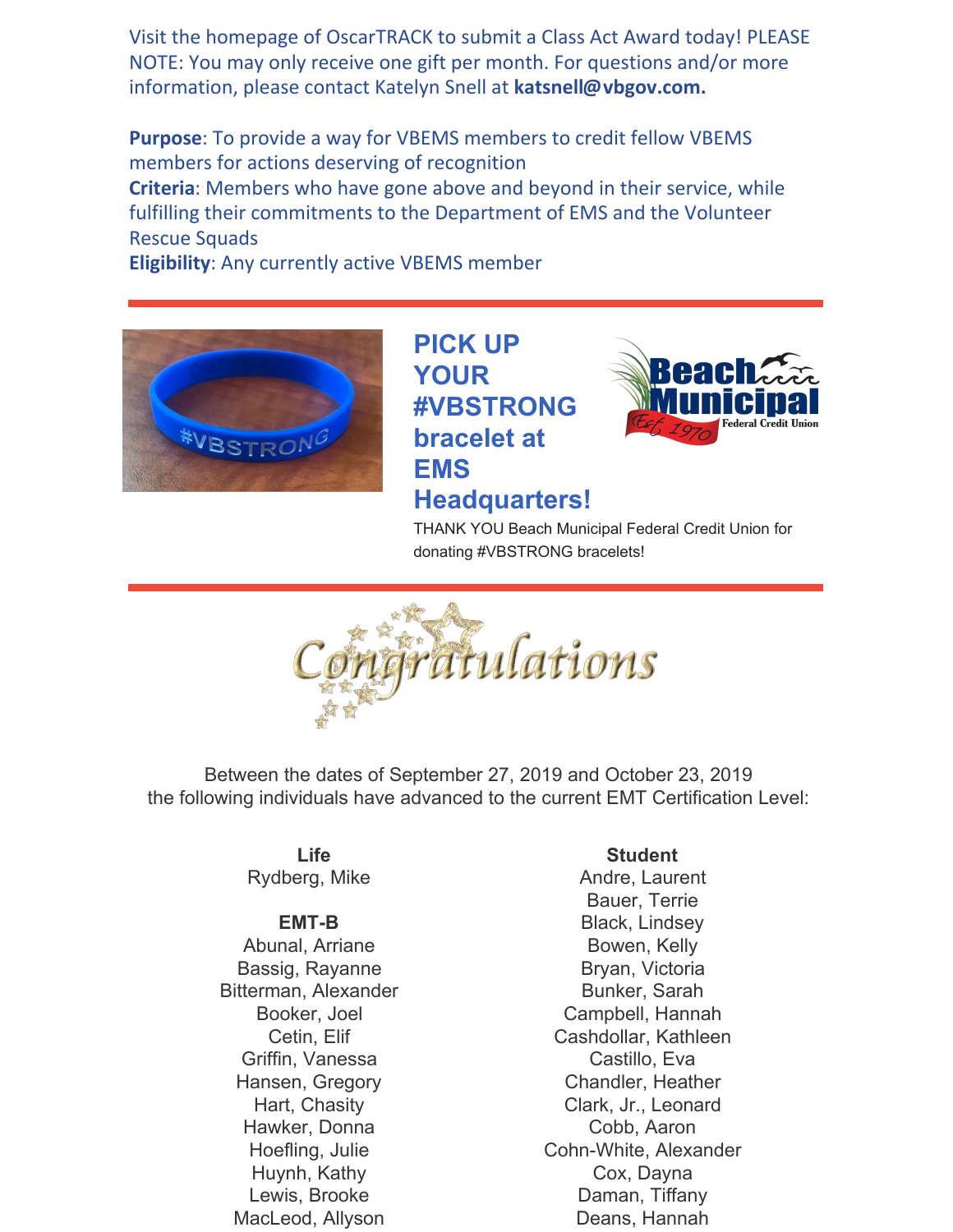Miciano, Christopher Sanchez, Gabriella Winebrenner, Erin

#### **BLS Intern**

Adams, Andrew Bagley, George Baker, Anthony Brown, Austin Castro, Stephanie Craig, Shelley Epping, Jordan Hayes, Keonna Kouba, Emily Pototskiy, Esther Rodrigues, Maria Steele, Jessica Tabb, Jairus Villena, Aleeza Maurene Vinokuroff, Katherine Whte, Zachary Wood, Skyler

Derrick, Greyson Diggs, Taylor Erb, Duncan Everton, Marena Grant, Jason Grimes, Morgan Hall, Heather Jacobson, David Johnson, Chyanne Kelly, Dustin Lofay, Brad McDermott, Christine Ostrum, Malanie Osuchukwu, Ifeanyi Owens, Micah Rach, Christopher Ramirez, Madison Roundtree, Lasharita Sprouse, Stacey Sterling, Sebastian Thomas, Laura Ullrich, Ryan Vagts, Valerie Vang, Jennifer Walden, Charles Walker, Andrew

## COMMUNITY APPRECIATION

*Testimonials and letters from grateful neighbors*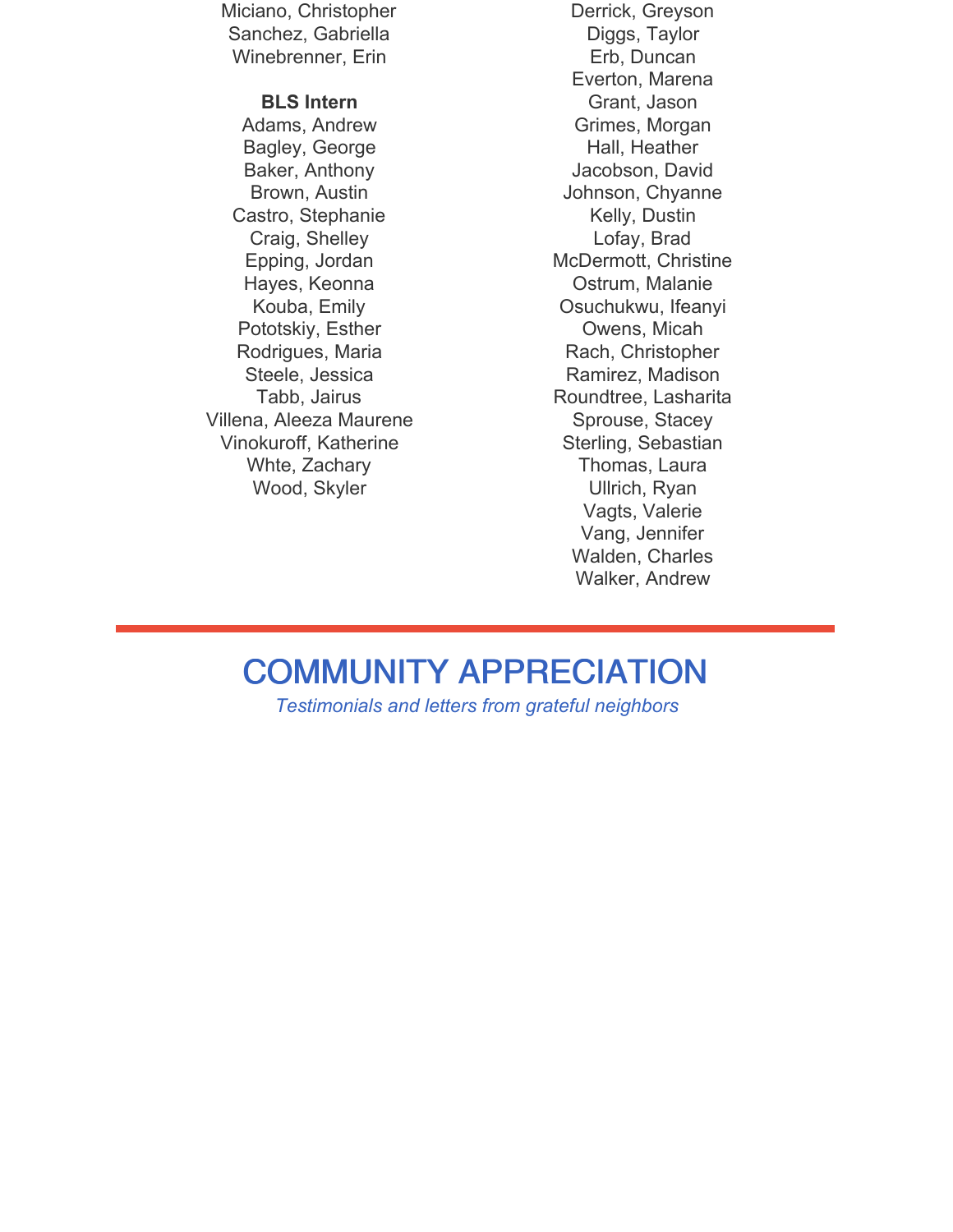

I cannot though you<br>2 nough for all you do<br>for our city. You were Ragarel Polaten



### QUICK LINK TO YOUR WEEKLY UPDATES

Your VBEMS Updates can be accessed at any time by visiting**[HERE](https://www.vbems.com/providers/newsletter/)**



**Send us your birthday. Or honor a co-worker's birthday! [vbrescuecouncil.org/submission](http://www.vbrescuecouncil.org/submission)**